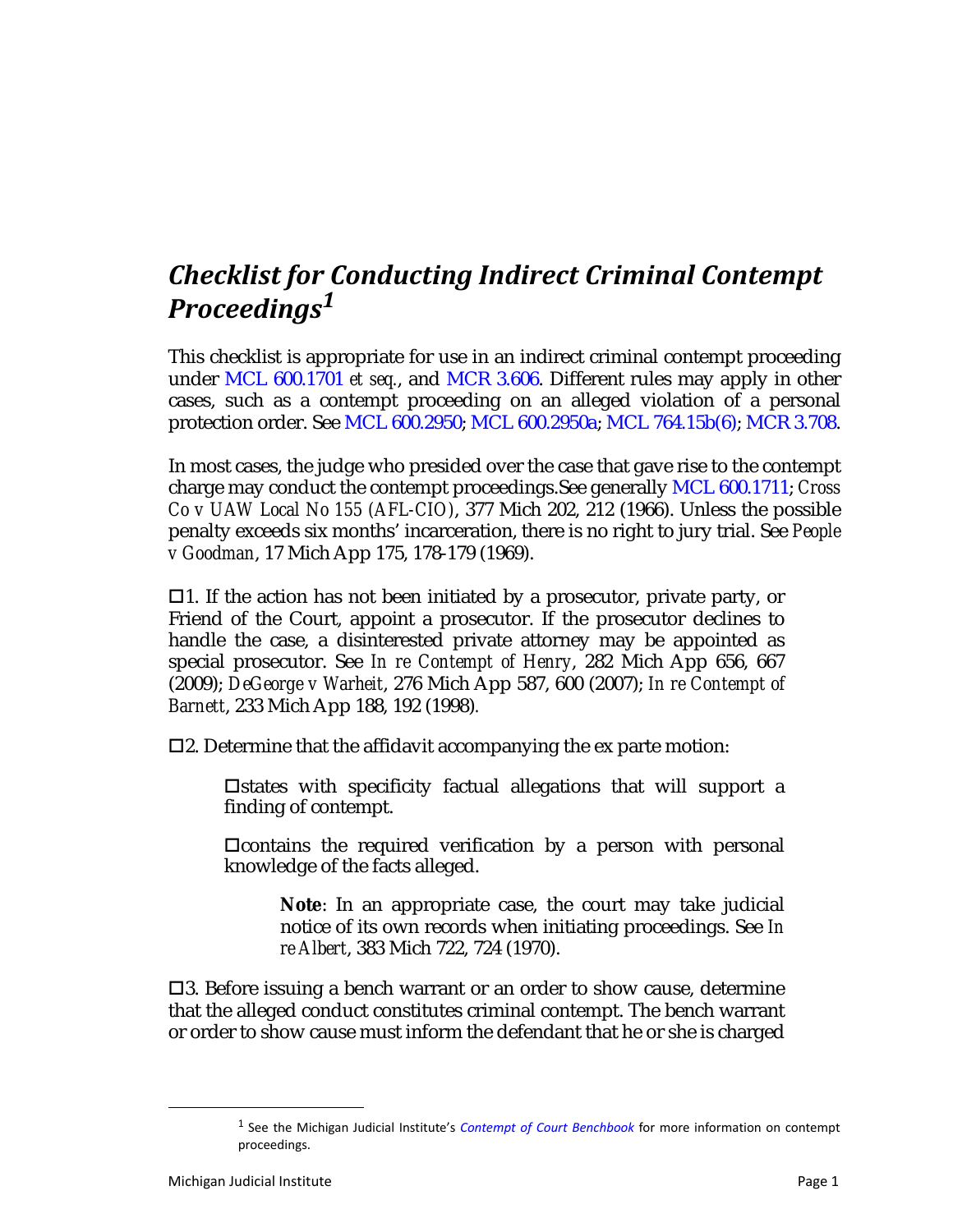with criminal contempt. See MCR 3.606(A); *Ann Arbor v Danish News Co*, 139 Mich App 218, 232 (1984).

 $\Box$ 4. Conduct a pretrial hearing.

Determine that the file contains a motion, affidavit, proof of service showing personal service, and a bench warrant or an order to show cause.

 $\Box$ Inform the defendant of the charges.

Inform the defendant that the alleged contempt must be proven "beyond a reasonable doubt." See *DeGeorge*, 276 Mich App at 592.

Inform defendant of the possible sanctions. See MCL 600.1715.

Inform defendant that if he or she is indigent, the court may not jail respondent unless counsel has been appointed or waived. Appoint counsel *if required*. See *Mead v Batchlor*, 453 Mich 480, 505- 506 (1990); *Turner v Rogers*, 564 US \_\_\_, \_\_\_ (2011).

 $\Box$ Ask defendant how he or she wishes to plead.

Set date for trial if necessary. Defendant must be given a reasonable opportunity to prepare a defense. See *In re Contempt of Robertson*, 209 Mich App 433, 438 (1995).

□Set bond if defendant was arrested on a bench warrant. See MCR  $3.606(C)$ .

 $\square$ 5. Conduct a nonjury criminal trial at which the following procedures apply:

Defendant is given an opportunity to examine opposing witnesses and produce witnesses. See *DeGeorge*, 276 Mich App at 592.

 $\Box$ The Michigan Rules of Evidence apply. See MRE 1101(a).

The privilege against self-incrimination applies. See *Gompers v Bucks Stove & Range Co*, 221 US 418, 444 (1911); *Jaikins v Jaikins*, 12 Mich App 115, 121 (1968).

Defendant has a presumption of innocence. *DeGeorge*, 276 Mich App at 592.

The prosecutor or special prosecutor proves "beyond a reasonable doubt" that defendant engaged in a willful disregard or disobedience of the authority or orders of the court. See *DeGeorge*, 276 Mich App at 592.

 $\Box$ 6. State your factual findings and conclusions of law on the record or in a separate written opinion. Include the following: